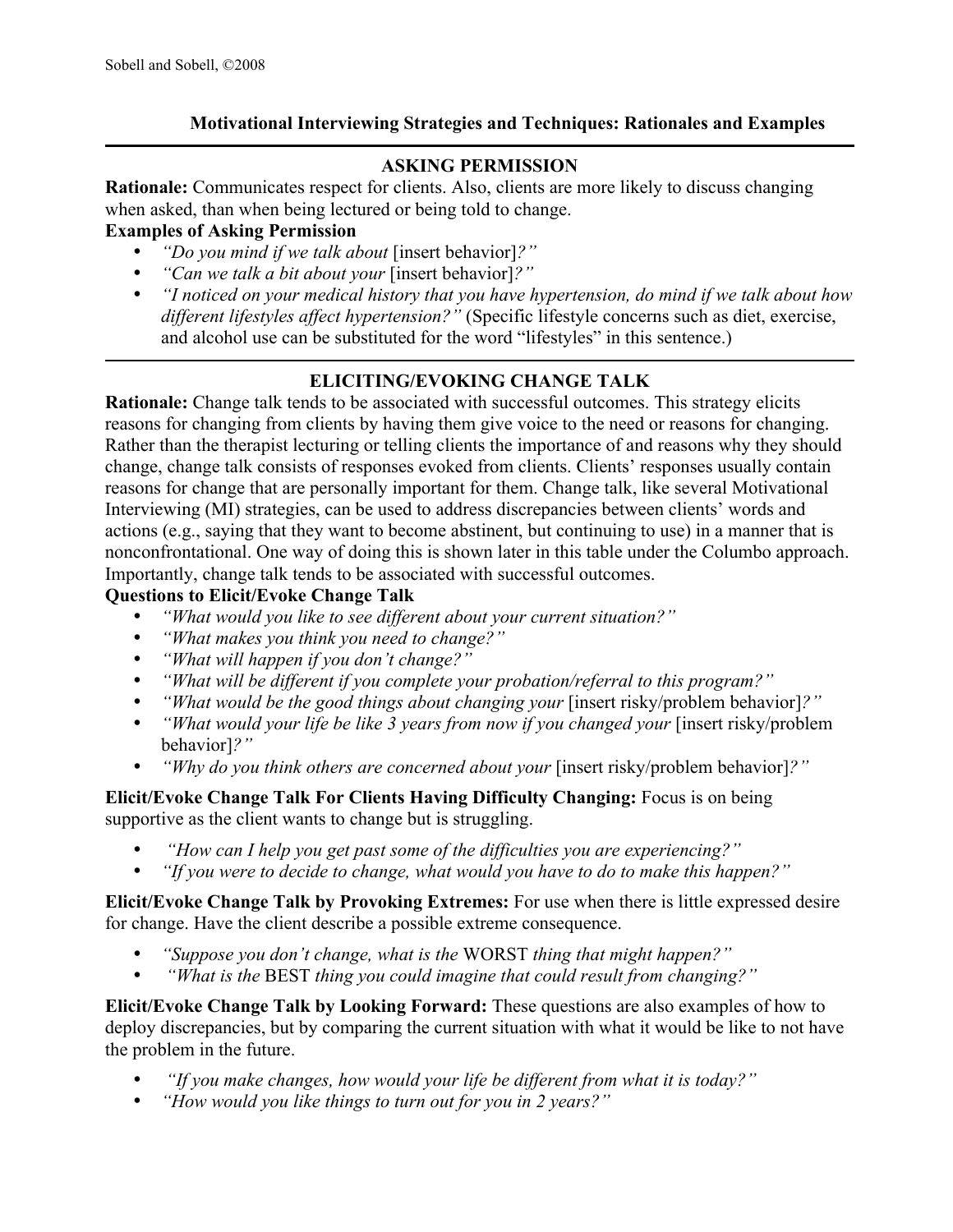## **EXPLORING IMPORTANCE AND CONFIDENCE**

**Rationale:** As motivational tools, goal importance and confidence ratings have dual utility: (a) they provide therapists with information about how clients view the importance of changing and the extent to which they feel change is possible, and (b) as with other rating scales (e.g., Readiness to Change Ruler), they can be used to get clients to give voice to what they would need to do to change.

## **Examples of How to Explore Importance and Confidence Ratings**

- *"Why did you select a score of* [insert #] *on the importance/confidence scale rather than*  [lower #]*?"*
- *"What would need to happen for your importance/confidence score to move up from a*  [insert #] *to a* [insert a higher #]*?"*
- *"What would it take to move from a* [insert #] *to a* [higher #]*?"*
- *"How would your life be different if you moved from a* [insert #] *to a* [higher #]*?"*
- *"What do you think you might do to increase the importance/confidence about changing your*  [insert risky/problem behavior]*?"*

# **OPENED-ENDED QUESTIONS**

**Rationale:** When therapists use open-ended questions it allows for a richer, deeper conversation that flows and builds empathy with clients. In contrast, too many back-to-back closed- or deadended questions can feel like an interrogation (e. g., "*How often do you use cocaine?" "How many years have you had an alcohol problem?" "How many times have you been arrested?").*  Open-ended questions encourage clients to do most of the talking, while the therapist listens and responds with a reflection or summary statement. The goal is to promote further dialogue that can be reflected back to the client by the therapist. Open-ended questions allow clients to tell their stories.

#### **Examples of Open-Ended Questions**

- *"Tell me what you like about your* [insert risky/problem behavior]*."*
- *"What's happened since we last met?"*
- *"What makes you think it might be time for a change?"*
- *"What brought you here today?"*
- *"What happens when you behave that way?"*
- *"How were you able to not use* [insert substance] *for* [insert time frame]*?"*
- *"Tell me more about when this first began."*
- *"What's different for you this time?"*
- *"What was that like for you?"*
- *"What's different about quitting this time?"*

#### **REFLECTIVE LISTENING**

**Rationale:** Reflective listening is the primary way of responding to clients and of building empathy. Reflective listening involves listening carefully to clients and then making a reasonable guess about what they are saying; in other words, it is like forming a hypothesis. The therapist then paraphrases the clients' comments back to them (e.g., "*It sounds like you are not ready to quit smoking cigarettes."*).

Another goal in using reflective listening is to get clients to state the arguments for change (i.e., have them give voice to the change process), rather than the therapist trying to persuade or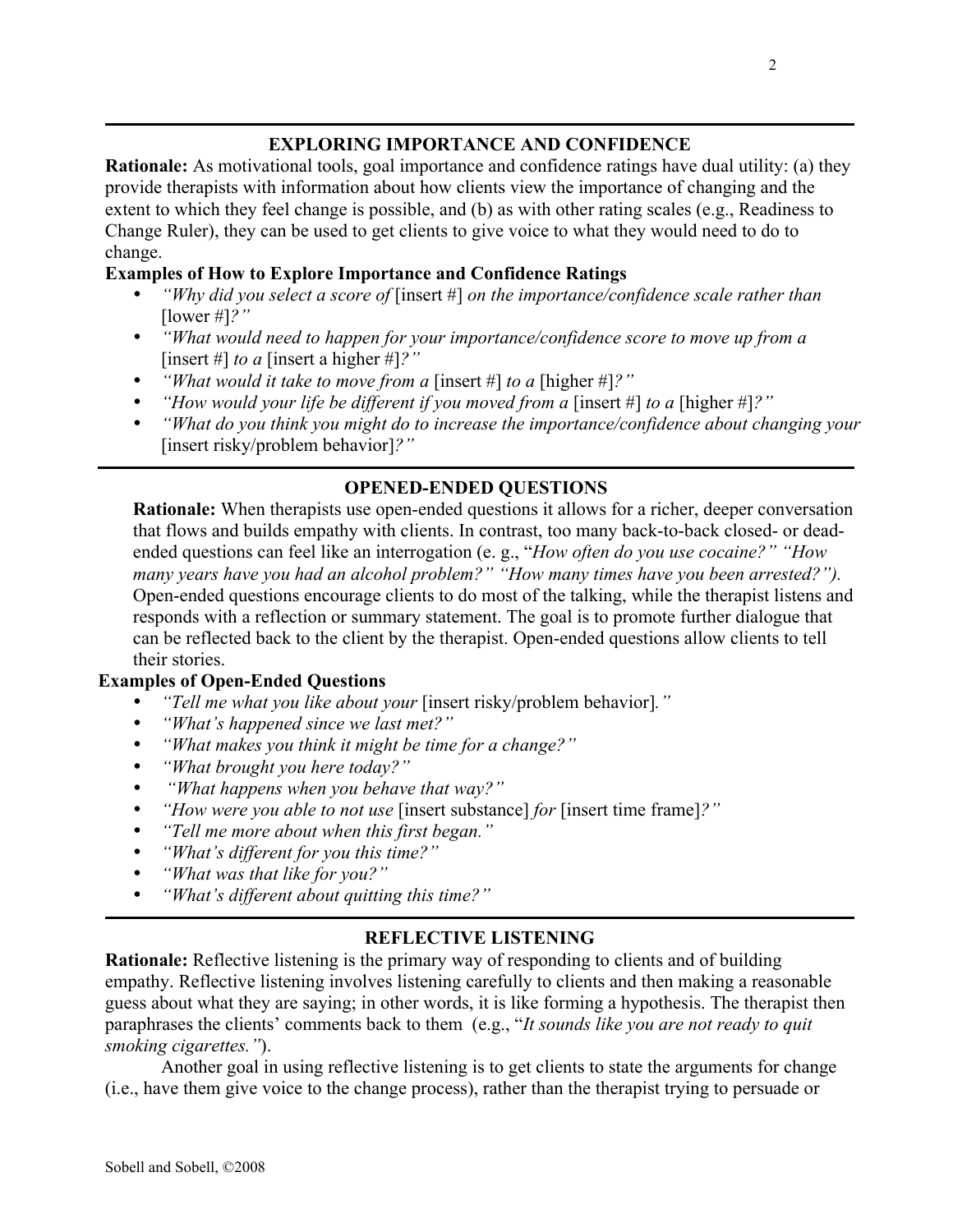lecture them that they need to change (e.g., *"So, you are saying that you want to leave your husband, and on the other hand, you worry about hurting his feelings by ending the relationship. That must be difficult for you. How do you imagine the two of you would feel in 5 years if things remain the same?"*). Reflections also validate what clients are feeling and doing so communicates that the therapist understands what the client has said (i.e., *"It sounds like you are feeling upset at not getting the job.").* When therapists' reflections are correct, clients usually respond affirmatively. If the guess is wrong (e.g., *"It sounds like you don't want to quit smoking at this time."*), clients usually quickly disconfirm the hypothesis (e. g. "*No, I do want to quit, but I am very dependent and am concerned about major withdrawals and weight gain*.").

#### **Examples of Reflective Listening (generic)**

- *"It sounds like…."*
- *"What I hear you saying…"*
- *"So on the one hand it sounds like …. And, yet on the other hand…."*
- *"It seems as if…."*
- *"I get the sense that…."*
- *"It feels as though…."*

#### **Examples of Reflective Listening (specific)**

- *"It sounds like you recently became concerned about your* [insert risky/problem behavior]*."*
- *"It sounds like your* [insert risky/problem behavior] *has been one way for you to* [insert whatever advantage they receive]*."*
- *"I get the sense that you are wanting to change, and you have concerns about* [insert topic or behavior]*."*
- *"What I hear you saying is that your* [insert risky/problem behavior] *is really not much of a problem right now. What you do think it might take for you to change in the future?"*
- *"I get the feeling there is a lot of pressure on you to change, and you are not sure you can do it because of difficulties you had when you tried in the past."*

## **NORMALIZING**

**Rationale:** Normalizing is intended to communicate to clients that having difficulties while changing is not uncommon, that they are not alone in their experience, or in their ambivalence about changing. Normalizing is not intended to make clients feel comfortable with not changing; rather it is to help them understand that many people experience difficulty changing.

#### **Examples of Normalizing**

- *"A lot of people are concerned about changing their* [insert risky/problem behavior]*."*
- *"Most people report both good and less good things about their* [insert risky/problem behavior]*."*
- *"Many people report feeling like you do. They want to change their* [insert risky/problem] behavior]*, but find it difficult."*
- *"That is not unusual, many people report having made several previous quit attempts."*
- *"A lot of people are concerned about gaining weight when quitting."*

#### **DECISIONAL BALANCING**

**Rationale:** Decisional balancing strategies can be used anytime throughout treatment. A good strategy is to give clients a written Decisional Balance (DB) exercise (see Appendix 4.11) at the assessment session and ask them to bring the completed exercise to their first session. A sample of a completed exercise is shown in Appendix 4.10b. The DB exercise asks clients to evaluate their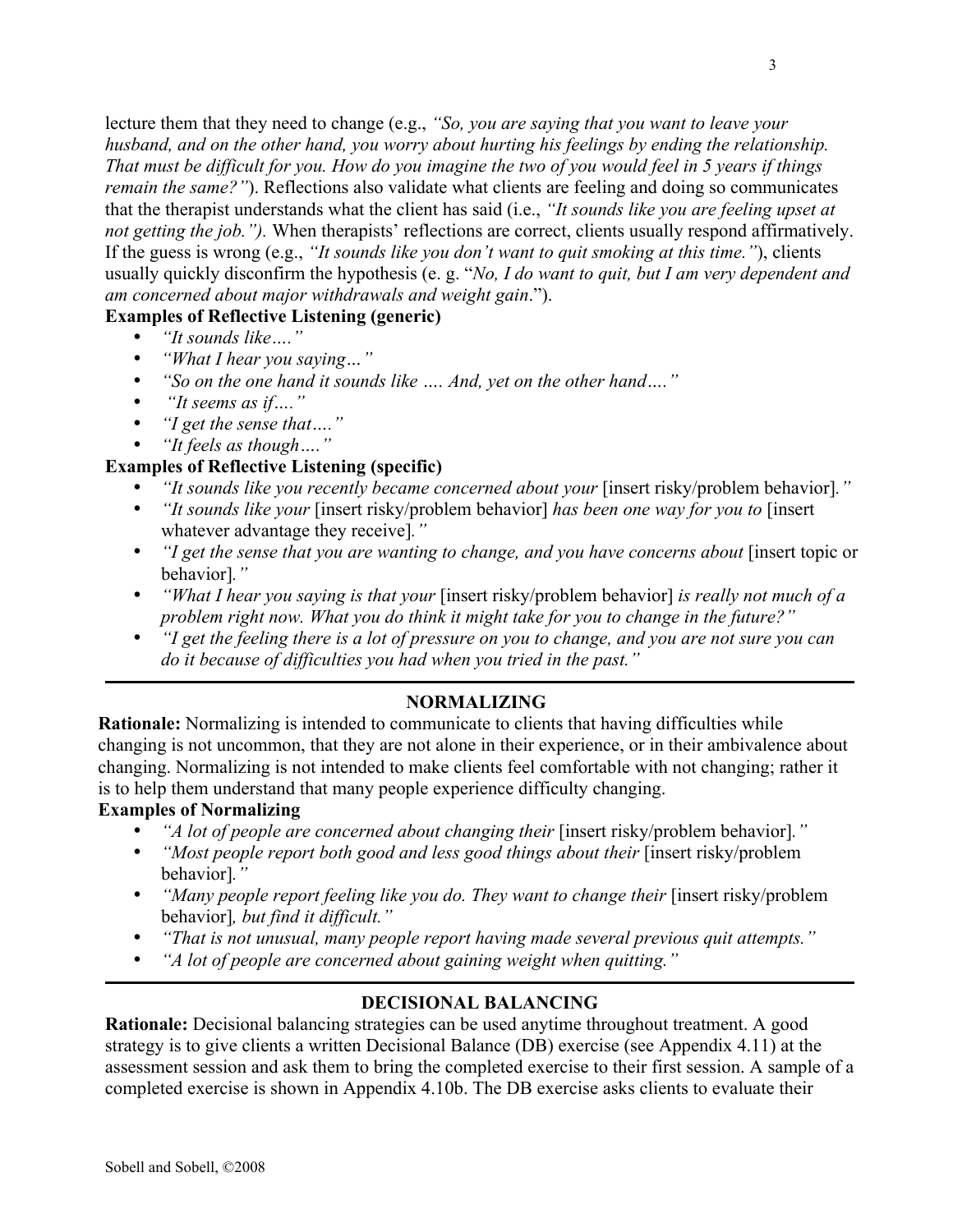current behaviors by simultaneously looking at the good and less good things about their actions. The goal for clients is two fold: To realize that (a) they get some benefits from their risky/problem behavior, and (b) there will be some costs if they decide to change their behavior. Talking with clients about the good and less good things they have written down on their DB can be used to help them understand their ambivalence about changing and to move them further toward wanting to change. Lastly, therapists can do a DB exercise with clients by simply asking them in an openended fashion about the good and less good things regarding their risky/problem behavior and what it would take to change their behavior.

#### **Examples of How to Use a Decisional Balance Exercise**

• *"What are some of the good things about your* [insert risky/problem behavior]*?* [Client answers] *Okay, on the flipside, what are some of the less good things about your* [insert risky/problem behavior]*."*

After the clients discuss the good and less good things about their behavior, the therapist can use a reflective, summary statement with the intent of having clients address their ambivalence about changing.

## **COLUMBO APPROACH**

**Rationale:** The Columbo approach can also be characterized as deploying discrepancies. The goal is to have a client help the therapist make sense of the client's discrepant information The approach takes its name from the behavior demonstrated by Peter Falk who starred in the 1970s television series *Columbo*. The Columboesque approach is intended as a curious inquiry about discrepant behaviors without being judgmental or blaming and allows for the juxtaposing in a nonconfrontational manner of information that is contradictory. In other words, it allows the therapist to address discrepancies between what clients say and their behavior without evoking defensiveness or resistance. When deploying discrepancies, when possible, as shown in the example below try to end the reflection on the side of change as clients are more likely to elaborate on the last part of the statement.

• *"It sounds like when you started using cocaine there were many positives. Now, however, it sounds like the costs, and your increased use coupled with your girlfriend's complaints, have you thinking about quitting. What will your life be like if you do stop?"*

**Examples of How to Use the Columbo Approach:** While the following responses might sound a bit unsympathetic, the idea is to get clients who present with discrepancies to recognize them rather than being told by their therapists that what they are saying does not make sense.

- "*On the one hand you're coughing and are out breath, and on the other hand you are saying cigarettes are not causing you any problems. What do you think is causing your breathing difficulties?"*
- *"So, help me to understand, on the one hand you say you want to live to see your 12-year old daughter grow up and go to college, and yet you won't take the medication your doctor prescribed for your diabetes. How will that help you live to see your daughter grow up?"*
- *"Help me understand, on the one hand I hear you saying you are worried about keeping the custody of your children. Yet, on the other hand you are telling me that you are using crack occasionally with your boyfriend. Since you also told me you are being drug screened on a random basis, I am wondering how using cocaine might affect your keeping custody of your children."*

#### **STATEMENTS SUPPORTING SELF-EFFICACY**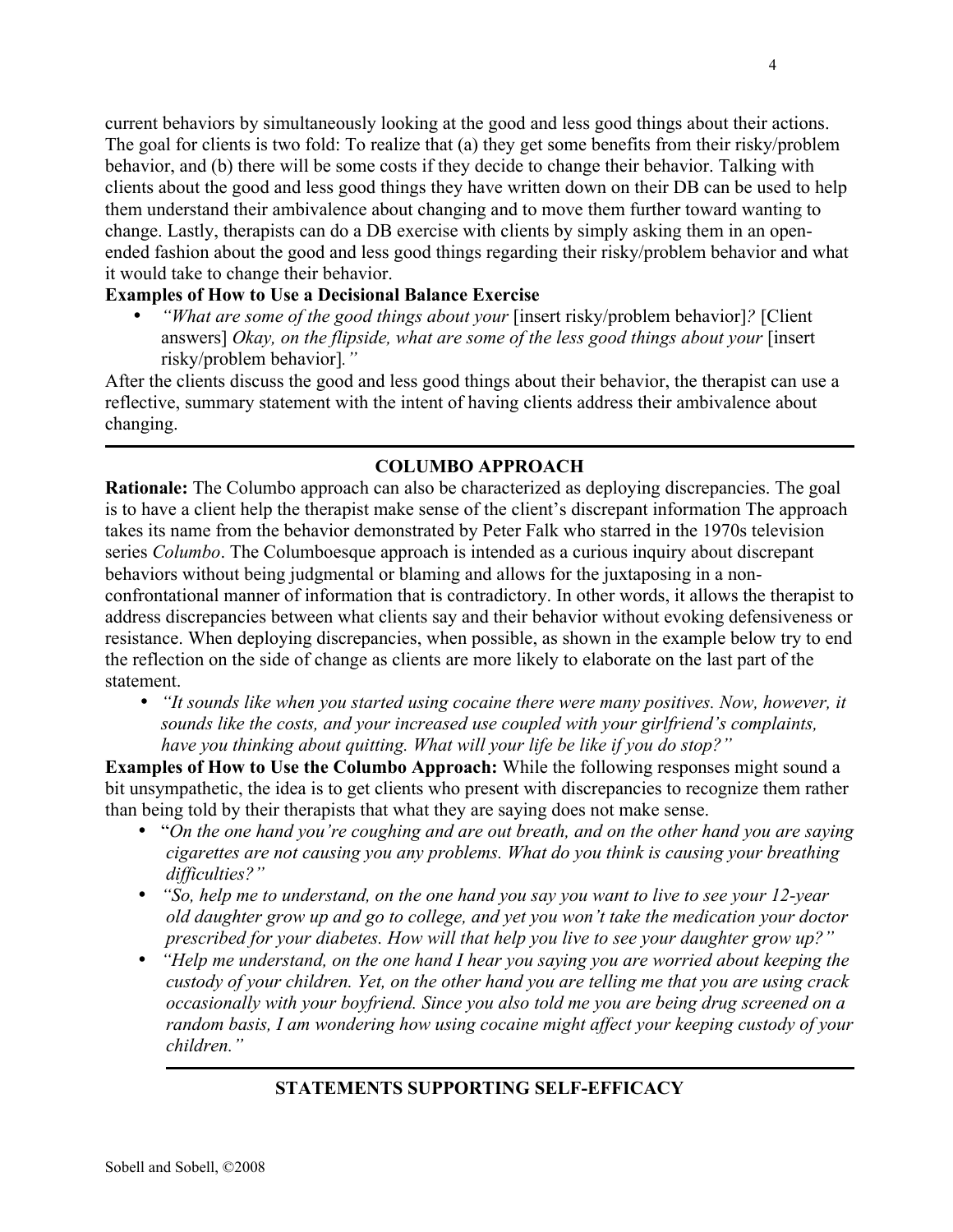5

**Rationale:** Eliciting statements that support self-efficacy (self-confidence) is done by having clients give voice to changes they have made. Because many clients have little self-confidence in their ability to change their risky/problem behaviors, the objective is to increase their selfconfidence that they can change. Self-confidence statements can be sought from clients using scaling techniques (e. g, Readiness to Change Ruler, Importance and Confidence related to goal choice). For example, when using a Readiness Ruler, if clients' readiness to change goes from a lower number (past) to a higher number (now), therapists may follow-up by asking how they were able to do that and how they feel about their change.

## **Examples of Eliciting Statements Supporting Self-Efficacy**

- *"It seems you've been working hard to quit smoking. That is different than before. How have you been able to do that?"*
- *"Last week you were not sure you could go one day without using cocaine, how were you able to avoid using the entire past week?"*
- *"So even though you have not been abstinent every day this past week, you have managed to cut your drinking down significantly. How were you able to do that?"*
- "*Based on your self-monitoring logs, you have not been using cannabis daily. In fact, you only used one day last week. How were you able to do that?"* Follow-up by asking, "*How do you feel about the change?"*

After asking about changes clients have made, it is important to follow-up with a question about how clients feel about the changes they made.

- *"How do you feel the changes you made?"*
- "*How were you able to go from a* [# 6 months ago] *to a* [# now]*?"* [Client answers] *"How do you feel about those changes?"*

## **READINESS TO CHANGE RULER**

**Rationale:** Assessing readiness to change is a critical aspect of MI. Motivation, which is considered a state not a trait, is not static and thus can change rapidly from day to day. Clients enter treatment at different levels of motivation or readiness to change (e.g., not all are ready to change; many are ambivalent about changing). In this regard, if therapists know where clients are in terms of their readiness to change, they will be better prepared to recognize and deal with a client's motivation to change. The concept of readiness to change is an outgrowth of the Stages of Change Model that conceptualizes individuals as being at different stages of change when entering treatment. While readiness to change can be evaluated using the Stages of Change Model, a simpler and quicker way is to use a Readiness to Change Ruler (Appendix 4.7). This scaling strategy conceptualizes readiness or motivation to change along a continuum and asks clients to give voice to how ready they are to change using a ruler with a 10-point scale where  $1 =$  definitely not ready to change and 10 = definitely ready to change. A Readiness Ruler allows therapists to immediately know their client's level of motivation for change. Depending on where the client is, the subsequent conversation may take different directions. The Readiness to Change Ruler can also be used to have clients give voice to how they changed, what they need to do to change further, and how they feel about changing.

#### **Examples of How to Use a Readiness to Change Ruler**

• Therapist (T): *"On the following scale from 1 to 10, where 1 is definitely not ready to change and 10 is definitely ready to change, what number best reflects how ready you are at the present time to change your* [insert risky/problem behavior]*?"* Client (C): *"Seven."*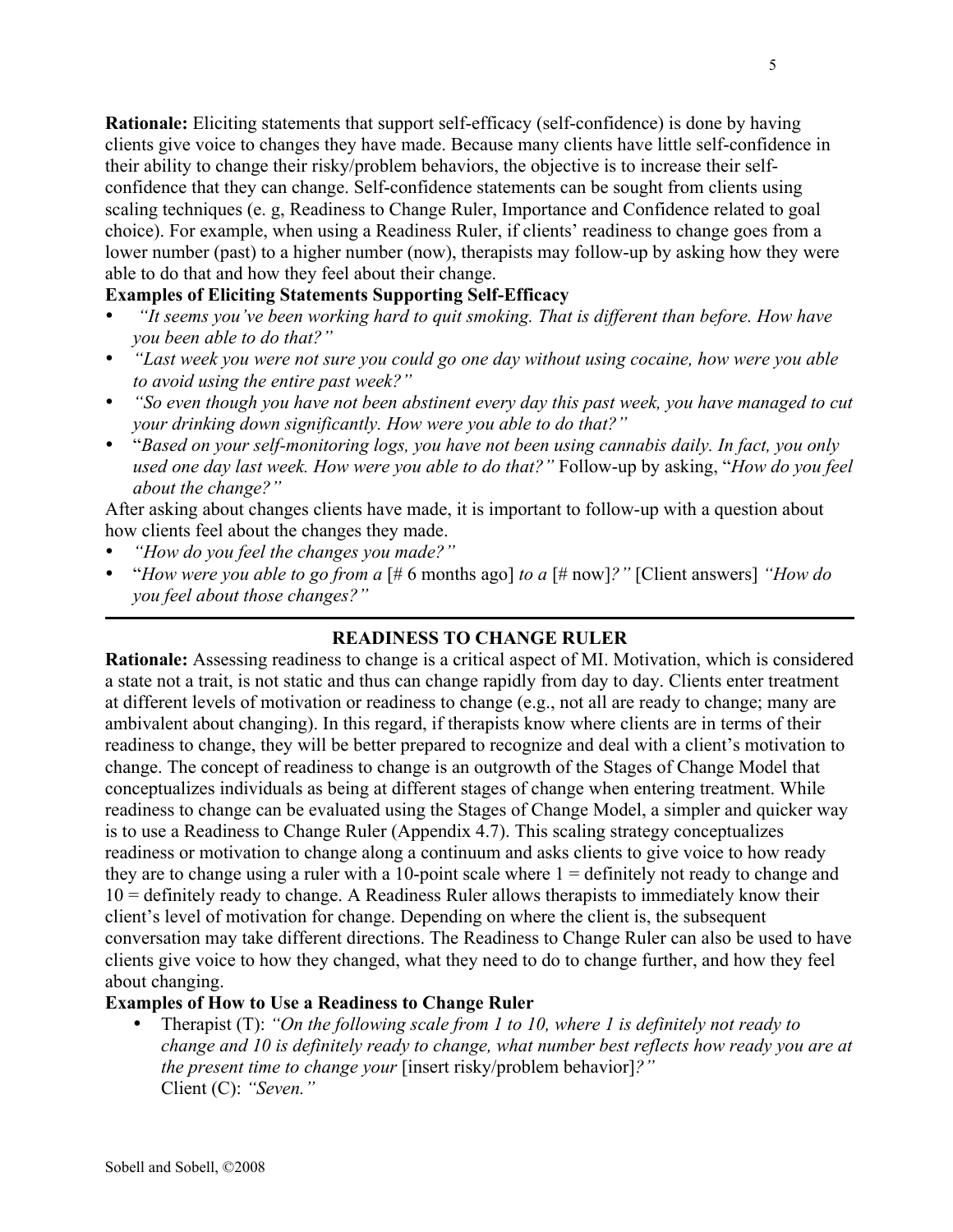C: *"Two."*

T: *"So it sounds like you went from not being ready to change your* [insert risky/problem behavior] *to thinking about changing. How did you go from a '2' 6 months ago to a '7' now?"*

• *"How do you feel about making those changes?"*

• *"What would it take to move a bit higher on the scale?"*

*Clients with lower readiness to change (e.g., answers decreased from a "5" 6 months ago to a "2" now)*

- *"So, it sounds like you went from being ambivalent about changing your* [insert] risky/problem behavior] *to no longer thinking you need to change your* [insert risky/problem behavior]*. How did you go from a '5' to a '2'?"*
- *"What one thing do you think would have to happen to get you to back to where you were 6 months ago?"*

## **AFFIRMATIONS**

**Rationale:** Affirmations are statements made by therapists in response to what clients have said, and are used to recognize clients' strengths, successes, and efforts to change. Affirmative responses or supportive statements by therapists verify and acknowledge clients' behavior changes and attempts to change. When providing an affirmation, therapists should avoid statements that sound overly ingratiating (e.g., *"Wow, that's incredible!" or "That's great, I knew you could do it!"*). While affirmations help to increase clients' confidence in their ability to change, they also need to sound genuine.

#### **Example of Affirmative Statements**

- *"Your commitment really shows by* [insert a reflection about what the client is doing]*."*
- *"You showed a lot of* [insert what best describes the client's behavior—strength, courage, determination] *by doing that."*
- *<i>"It's clear that you're really trying to change your* [insert risky/problem behavior]."
- *"By the way you handled that situation, you showed a lot of* [insert what best describes the client's' behavior—strength, courage, determination]*."*
- *"With all the obstacles you have right now, it's* [insert what best describes the client's behavior—impressive, amazing] *that you've been able to refrain from engaging in* [insert risky/problem behavior]*."*
- *"In spite of what happened last week, your coming back today reflects that you're concerned about changing your* [insert risky/problem behavior]*."*

## **ADVICE/FEEDBACK**

**Rationale**: A frequently used MI strategy is providing advice or feedback to clients. This is a valuable technique because clients often have either little information or have misinformation about their behaviors. Traditionally, therapists and other health care practitioners have encouraged clients to quit or change behaviors using simple advice [e.g., *"If you continue using you are going to have* (insert health consequence*)."*]. Research has shown that by and large the effectiveness of simple advice is very limited (e.g., 5% to 10% of smokers are likely to quit when simply told to quit because smoking is bad for their health). The reason simple advice does not work well is because most people do not like being "*told what to do*." Rather, most individuals prefer being given choices in making decisions, particularly changing behaviors.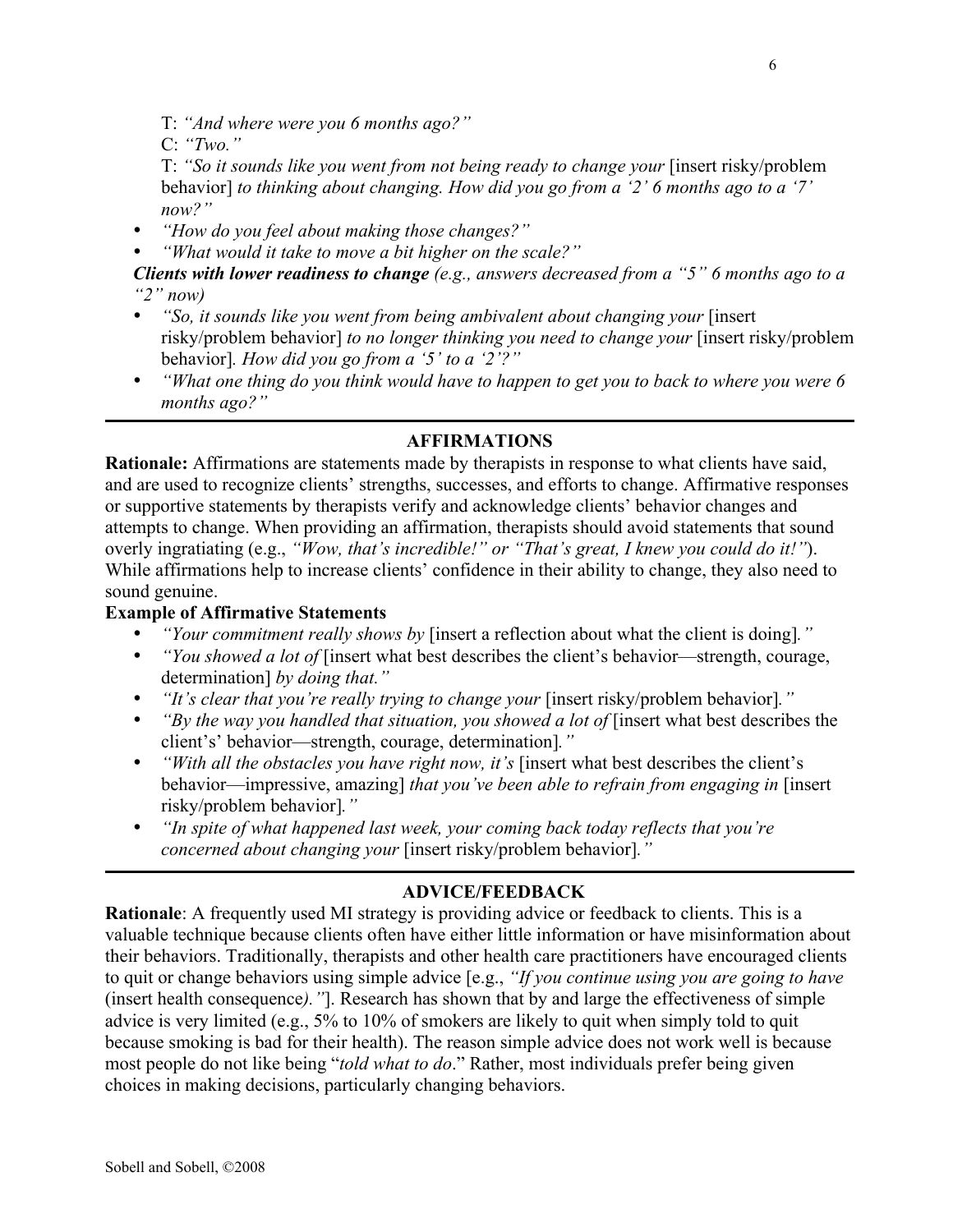What we have learned from MI is that how information is presented can affect how it is received. When relevant, new information should be presented in a neutral, nonjudgmental, and sensitive manner that empowers clients to make more informed decisions about quitting or changing a risky/problem behavior. One way to do this is to provide feedback that allows clients to compare their behavior to that of others so they know how their behavior relates to national norms (e.g., percentage of men and women drinking at different levels; percentage of population using cannabis in the last year; see Appendices 4.2c and 4.2d for examples of such feedback). Presenting personalized feedback in a motivational manner allows clients to evaluate the feedback for personal relevance (*"I guess I drink as much as my friends, but maybe we are all drinking more than we should.").*

When therapists ask clients what they know about how their risky/problem behavior affects other aspects of their life (e.g., health—hypertension) clients typically say, *"Well not much"* or they might give one or two brief facts. This can be followed-up by asking if they are interesting in learning more about the topic and then being prepared to provide them with relevant advice feedback material that the therapist has prepared or has available. Lastly, whenever possible, focus on the positives of changing. A good example of providing positive information about changing is evident with smoking. Within 20 minutes of stopping smoking an ex-smoker's body begins a series of changes ranging from an immediate decrease in blood pressure to 15 years after quitting the risk of coronary heart disease and death returns to nearly that of those who have never smoked [http://www.lungusa.org/site/pp.asp?c=dvLUK9O0E&b=33568]. What is interesting with this example is that many smokers are not aware of the multiple benefits that occur soon after quitting. In this regard, therapists can ask, *"What do you know about the benefits of quitting smoking?"* and follow-up with asking permission to talk about the client's smoking (*"Do you mind if we spend a few minutes talking about your smoking?"*).

Remember that some clients will not want information. In these cases, if the therapist uses scare tactics, lectures, moralizes, or warns of disastrous consequences, most clients are not likely to listen or will pretend to agree in order to not be further attacked.

**Examples of How to Provide Advice/Feedback** (often this can start by asking permission to talk about the client's behavior)

- *"Do you mind if we spending a few minutes talking about....?* [Followed by] *"What do you know about….?"* [Followed still by] *"Are you interested in learning more about…..?"* [After this clients can be provided with relevant materials relating to changing their risky/problem behavior or what affects it has on other aspects of their life.]
- *"What do you know about how your drinking affects your* [insert health problem]?"
- *"What do you know about the laws and what will happen if you get a second drunk driving arrest?"*
- *"Okay, you said that the legal limit for drunk driving is 0.08%. What do you know about how many drinks it takes to get to this level?"*
- *"So you said you are concerned about gaining weight if you stop smoking. How much do you think the average person gains in the first year after quitting?"*
- *"I've taken the information about your drinking that you provided at the assessment, calculated what you report drinking per week on average, and it is presented on this form along with graphs showing levels of drinking in the general population. Where do you fit in?"* [use with Appendix 4.2c]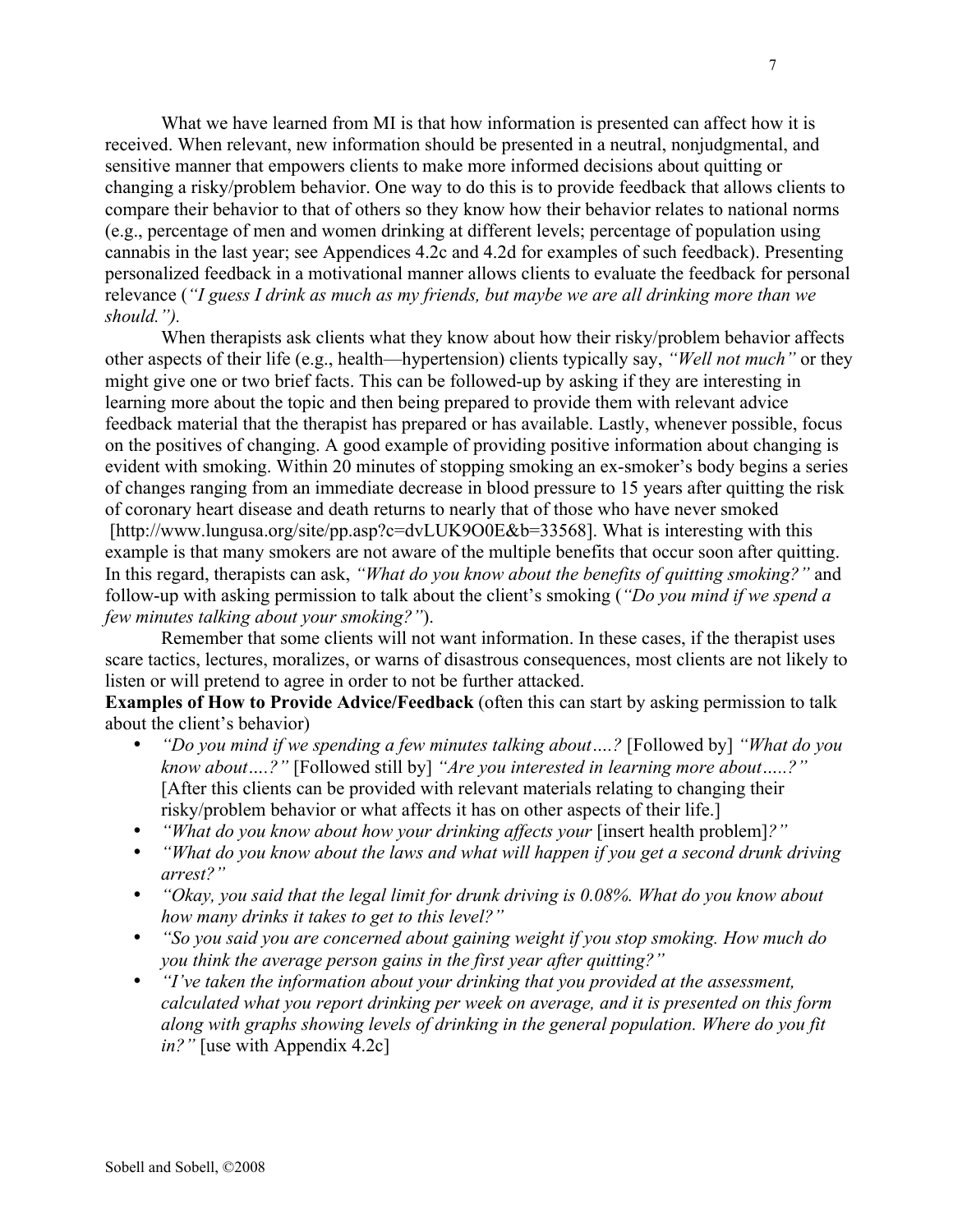• *"On one of the questionnaires you filled out, the Drug Abuse Screening Test, you scored a 7. This form shows how scores on that measure are related to drug problem severity. Where do you fit in?"* [use with Appendix 4.2d]

## **SUMMARIES**

**Rationale**: Summaries are used judiciously to relate or link what clients have already expressed, especially in terms of reflecting ambivalence, and to move them on to another topic or have them expand the current discussion further. Summaries require that therapists listen very carefully to what clients have said throughout the session. Summaries are also a good way to either end a session (i.e., offer a summary of the entire session), or to transition a talkative client to the next topic.

#### **Examples of Summaries**:

- *"It sounds like you are concerned about your cocaine use because it is costing you a lot of money and there is a chance you could end up in jail. You also said quitting will probably mean not associating with your friends any more. That doesn't sound like an easy choice."*
- *"Over the past three months you have been talking about stopping using* crack*, and it seems that just recently you have started to recognize that the less good things are outweighing the good things. That, coupled with your girlfriend leaving you because you continued to use crack makes it easy to understand why you are now committed to not using crack anymore."*

#### **THERAPEUTIC PARADOX**

**Rationale:** Paradoxical statements are used with clients in an effort to get them to argue for the importance of changing. Such statements are useful for clients who have been coming to treatment for some time but have made little progress. Paradoxical statements are intended to be perceived by clients as unexpected contradictions. It is hoped that after clients hear such statements clients would seek to correct by arguing for change (e.g., *"Bill, I know you have been coming to treatment for two* months, but you are still drinking heavily, maybe now is not the right time to change?"). It is hoped that the client would counter with an argument indicating that he/she wants to change (e.g., *"No, I know I need to change, it's just tough putting it into practice."*). Once it is established that the client does want to change, subsequent conversations can involve identifying the reasons why progress has been slow up to now.

When a therapist makes a paradoxical statement, if the client does not respond immediately by arguing for change, the therapist can then ask the client to think about what was said between now and the next session. Sometimes just getting clients to think about their behavior in this challenging manner acts as an eye-opener, getting clients to recognize they have not made changes.

Therapeutic paradoxes involve some risk (i.e., client could agree with the paradoxical statement rather than arguing for the importance of change), so they are reserved for times later in treatment when clients are not making changes and may or may not be aware of that fact. Such clients often attend sessions regularly but make no significant progress toward changing the risky/problem behavior for which they sought treatment. Another reason for caution is such statements can have a negative effect on clients. Lastly, the therapist must be sure to sound genuine and not sarcastic.

When using the therapeutic paradox, the therapist should be prepared that clients may decide that they do not want to change at this time. In such cases the reasons can be discussed, and